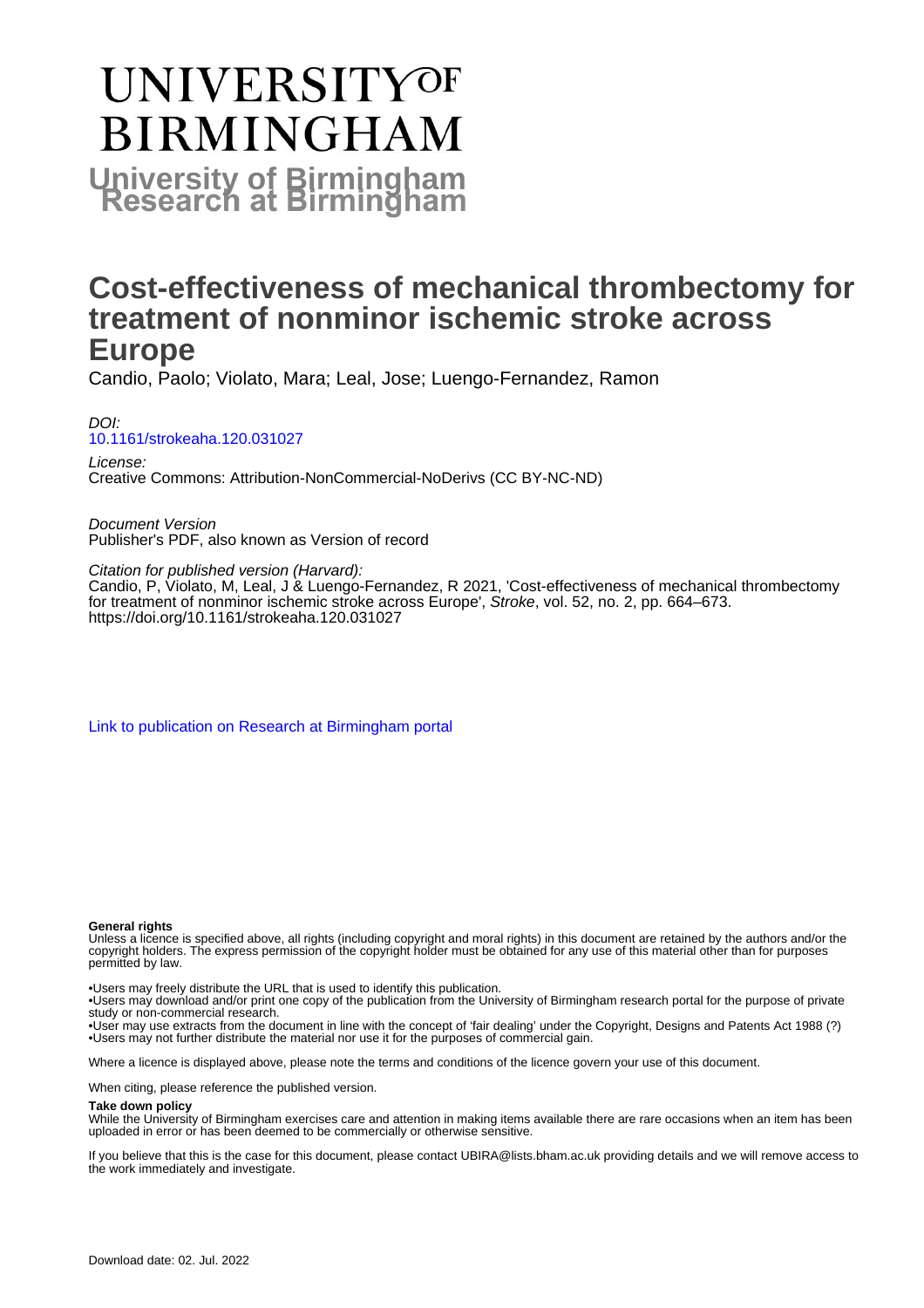

# Cost-Effectiveness of Mechanical Thrombectomy for Treatment of Nonminor Ischemic Stroke Across Europe

Paolo Candio[,](https://orcid.org/0000-0002-2118-2662) PhD; Mara Violato, PhD; Jose Leal<sup>o</sup>, DPhil; Ramon Luengo-Fernandez<sup>o</sup>, DPhil

**BACKGROUND AND PURPOSE:** Mechanical thrombectomy (MT) has been recommended for the treatment of nonminor ischemic stroke by national and international guidelines, but cost-effectiveness evidence has been generated for only a few countries using heterogeneous evaluation methods. We estimate the cost-effectiveness of MT across 32 European countries.

**METHODS:** A Markov model was developed to estimate the cost-effectiveness of MT compared with standard care over a 5-year time horizon. Patients with ischemic stroke eligible for MT were identified from 2017 country-specific incidence data. A societal perspective was adopted, including health, social, and informal care costs, and productivity losses. Model outcomes were expressed as quality-adjusted life years. Sensitivity analyses were conducted to test the robustness of findings.

**RESULTS:** We identified 267514 ischemic stroke cases that were eligible for MT treatment across 32 European countries. MT was found to be more effective and cheaper than standard care in two-thirds of the countries (21/32) and cost-effective in all but one country (Bulgaria). Across Europe, the intervention was estimated to produce over 101327 additional qualityadjusted life years (95% uncertainty interval, 65180–149085) and cost savings of \$981 million (€868 million, 95% uncertainty interval, −1544 to 2564) and of \$1.7 billion (€1.5 billion, 95% uncertainty interval, −1.2 to 3.6) in health and social care and societal costs, respectively.

**CONCLUSIONS:** MT is highly likely to be cost-effective compared with standard care across Europe as a whole and in the vast majority of European countries.

**Key Words:** cost-effectiveness ■ Europe ■ guideline ■ ischemic stroke ■ quality-adjusted life years ■ thrombectomy

**II** schemic stroke represents a major concern to European societies, accounting for  $>$  4 in 5 of all new stroke cases.<sup>1</sup> It is estimated that over 1 million people suffer an ischemic stroke, and around 438000 die of the schemic stroke represents a major concern to European societies, accounting for  $> 4$  in 5 of all new stroke cases.1 It is estimated that over 1 million people suffer dition, every year in Europe.<sup>2</sup> In addition, ischemic stroke survivors have a high risk of becoming disabled and having a reduced quality of life.<sup>3,4</sup> Therefore, survivors are likely to rely heavily on the health and social care system as well as on informal carers, resulting in high societal costs.5 This is projected to be particularly the case as the European population is aging, with health and social

care costs continuing to rise as a result.<sup>6</sup> It will, therefore, become imperative for policymakers to invest in medical and social care interventions that may mitigate these rising costs while improving population health outcomes.

#### **[See related article, p 674](https://www.ahajournals.org/journal/str/10.1161/STROKEAHA.120.032112)**

Mechanical thrombectomy (MT) has been recommended by European guidelines<sup>7</sup> and by the National Institute for Health and Care Excellence, and as the

© 2021 The Authors. *Stroke* is published on behalf of the American Heart Association, Inc., by Wolters Kluwer Health, Inc. This is an open access article under the terms of the [Creative Commons Attribution Non-Commercial-NoDerivs](https://creativecommons.org/licenses/by-nc-nd/4.0/) License, which permits use, distribution, and reproduction in any medium, provided that the original work is properly cited, the use is noncommercial, and no modifications or adaptations are made.

*Stroke* is available at www.ahajournals.org/journal/str

Correspondence to: Ramon Luengo-Fernandez, Dphil, Health Economics Research Centre, University of Oxford, Richard Doll Bldg, Old Rd Campus, Oxford, OX3 7LF United Kingdom. Email [ramon.luengo-fernandez@dph.ox.ac.uk](mailto:ramon.luengo-fernandez@dph.ox.ac.uk)

The Data Supplement is available with this article at <https://www.ahajournals.org/doi/suppl/10.1161/STROKEAHA.120.031027>.

For Sources of Funding and Disclosures, see page 672.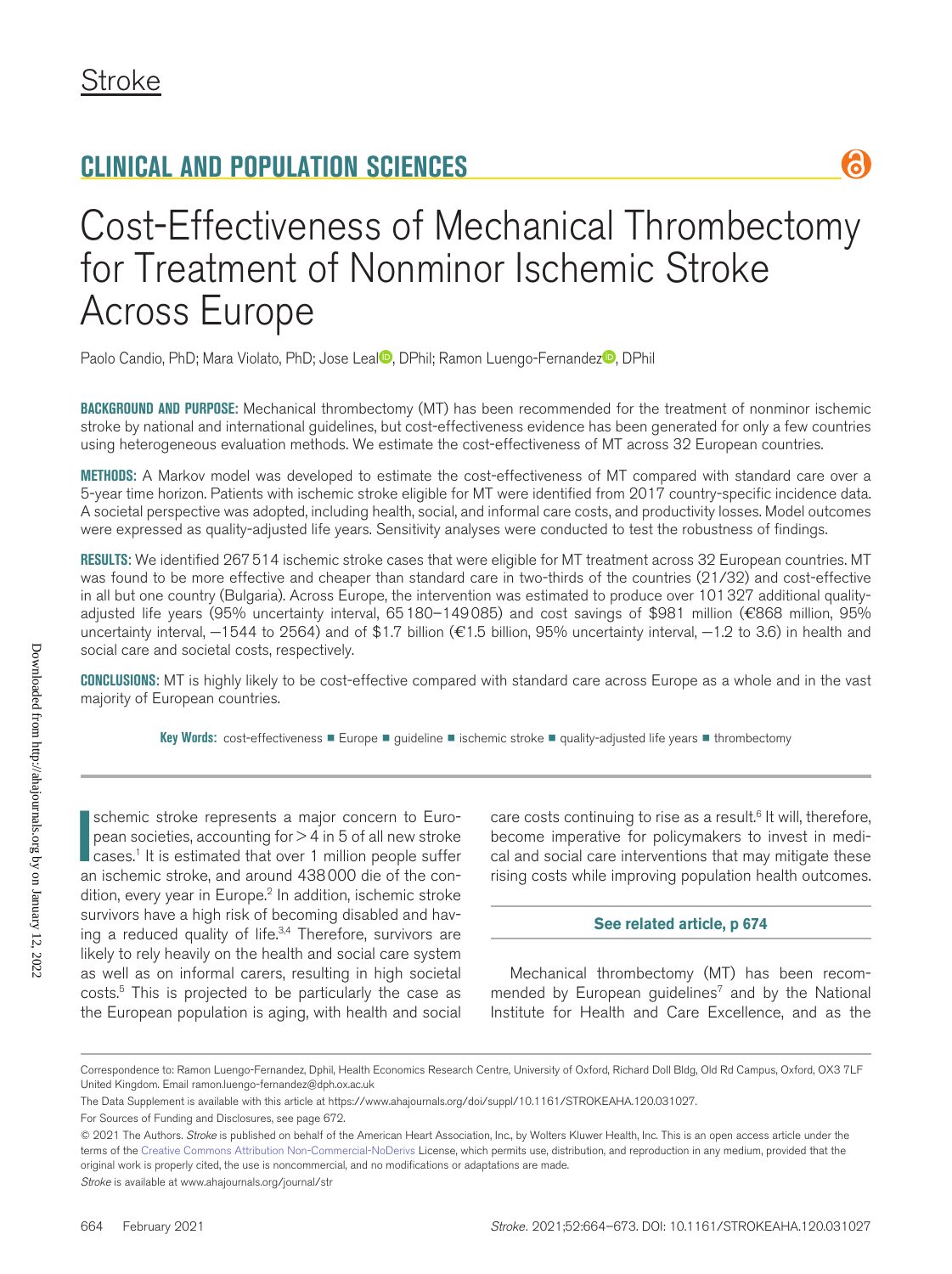**CLINICAL AND POPULATION** 

- 2. being admitted to the hospital within 6 hours from symptoms onset.<sup>24</sup> Following a review of the literature, 60% of patients were assumed to reach hospital within this timeframe<sup>26</sup>;
- 3. not being severely disabled before the event, as defined by a modified Rankin Scale (mRS) score ≤3. The proportion of premorbidly nondisabled patients was derived from the OXVASC (Oxford Vascular Study).

## Markov Model, Treatment Effectiveness, and Transition Probabilities

A cohort-level state-transition Markov model with an embedded decision tree (Figure 1) was built to simulate the natural history of stroke and the impact of the interventions under analysis. The model structure was adapted from a previously published model.18 First, all incident ischemic stroke patients were divided into those that were eligible for MT and those who were not following the criteria and data sources described above. Eligible patients with ischemic stroke were all assumed to receive MT treatment and assigned to one of the 7 mRS score at 3 months (dead, mRS score of 5 [severe disability] to mRS score of 0 [no symptoms at all]). Hence, 3 months following the incident stroke, an individual could be either dead, recover fully (mRS score of 0), or have some form of strokerelated disability (mRS score of  $1-5$ ).<sup>27</sup> If alive at 3 months, the model then simulated the risk of death up to 5 years conditional on their 3-month mRS score, age, and sex. The effectiveness of MT was modeled via a change in all-cause mortality and mRS score at 3 months, compared with standard care.

Appendix I in the [Data Supplement](https://www.ahajournals.org/doi/suppl/10.1161/STROKEAHA.120.031027) reports the parameters and data sources used to populate the model. Briefly, country, age, and sex-specific numbers of incident ischemic stroke cases were derived from the Global Burden of Disease study.23 A meta-analysis of 5 randomized controlled trials<sup>20</sup> informed the effectiveness of MT on the mRS score distribution and case fatality at 3 months poststroke compared with standard care. Data from OXVASC<sup>27</sup> were used to simulate all-cause 5-year mortality risks following a nonfatal event at 3 months. Appendix II in the [Data Supplement](https://www.ahajournals.org/doi/suppl/10.1161/STROKEAHA.120.031027) provides details on the countries informing key model parameters and how country-level variation was captured in our analysis. Model cycle length was 1 year following the first 12 months of simulation. This was sufficiently short to capture all relevant outcomes and costs in each cycle.

## Survival and Quality of Life

Based on OXVASC, we estimated parametric survival equations and quality of life values. Quality of life was measured using the Eurogol-5 dimensions-3 levels instrument,<sup>28</sup> where Euroqol-5 dimensions responses were collected from patients with ischemic stroke at 1 to 3, 6, 12, and 60 months and converted into utilities using UK population tariffs.<sup>29</sup> We also used published regression analyses estimating the changes in utility

## Nonstandard Abbreviations and Acronyms

| GDP           | gross domestic product     |
|---------------|----------------------------|
| <b>IVT</b>    | intravenous thrombolysis   |
| mRS           | modified Rankin Scale      |
| мт            | mechanical thrombectomy    |
| <b>OXVASC</b> | Oxford Vascular study      |
| <b>QALY</b>   | quality-adjusted life year |
| w             | uncertainty interval       |

preferred treatment of acute ischemic stroke, particularly for large-vessel occlusions.<sup>8</sup> MT treatment aims to restore blood flow by removal of the clot blocking the artery in the brain, using a revascularization device. This procedure is typically administered in combination with other medical treatments such as clot-busting drugs and nonthrombolytic care, depending on the patient's risk of vascular complications (ie, bleeding).9

Although MT has shown to be highly effective<sup>10-13</sup> and cost-effective<sup>14-20</sup> in some health care systems, these cost-effectiveness studies used different parameters and modeling methods, making it difficult to evaluate the generalizability of the findings to different country settings. Furthermore, there is currently limited evidence on the cost-effectiveness of MT at the population level, especially for some European regions (ie, Southern and Eastern Europe). Therefore, the aim of this study was to consistently assess the population-level impact, in terms of costs and quality-adjusted life expectancy, of routinely providing MT versus current practice for patients with nonminor ischemic stroke across Europe.

## METHODS

The authors declare that all supporting data are available within the article (and its Data Supplement). We assessed the costeffectiveness of routinely providing MT in combination with intravenous thrombolysis (IVT), compared with standard care which was defined as IVT alone. For patients over the age of 80 years, to whom IVT is typically not administered,<sup>21</sup> we compared MT on its own with nonthrombolytic treatment. A cost-utility analysis was performed for 32 European countries, namely, the current 27 State members of the European Union, and Norway, Iceland, Israel, Switzerland, and the United Kingdom. We adopted a societal cost perspective, including health and social care costs, informal care costs, and productivity losses. Outcomes consisted of quality-adjusted life years (QALYs). The time horizon was 5 years with future costs and QALYs discounted using an annual rate of 3.5%. Cost was expressed at 2017 prices and reported in USD (\$). The 2017 average exchange rates were used (exchange rate: €1=\$1.1297).22 No ethical approval was required.

Country-specific, age- and sex-stratified adult ischemic stroke cases were obtained from the Global Burden of Disease study.<sup>23</sup> Based on the criteria used in previous randomized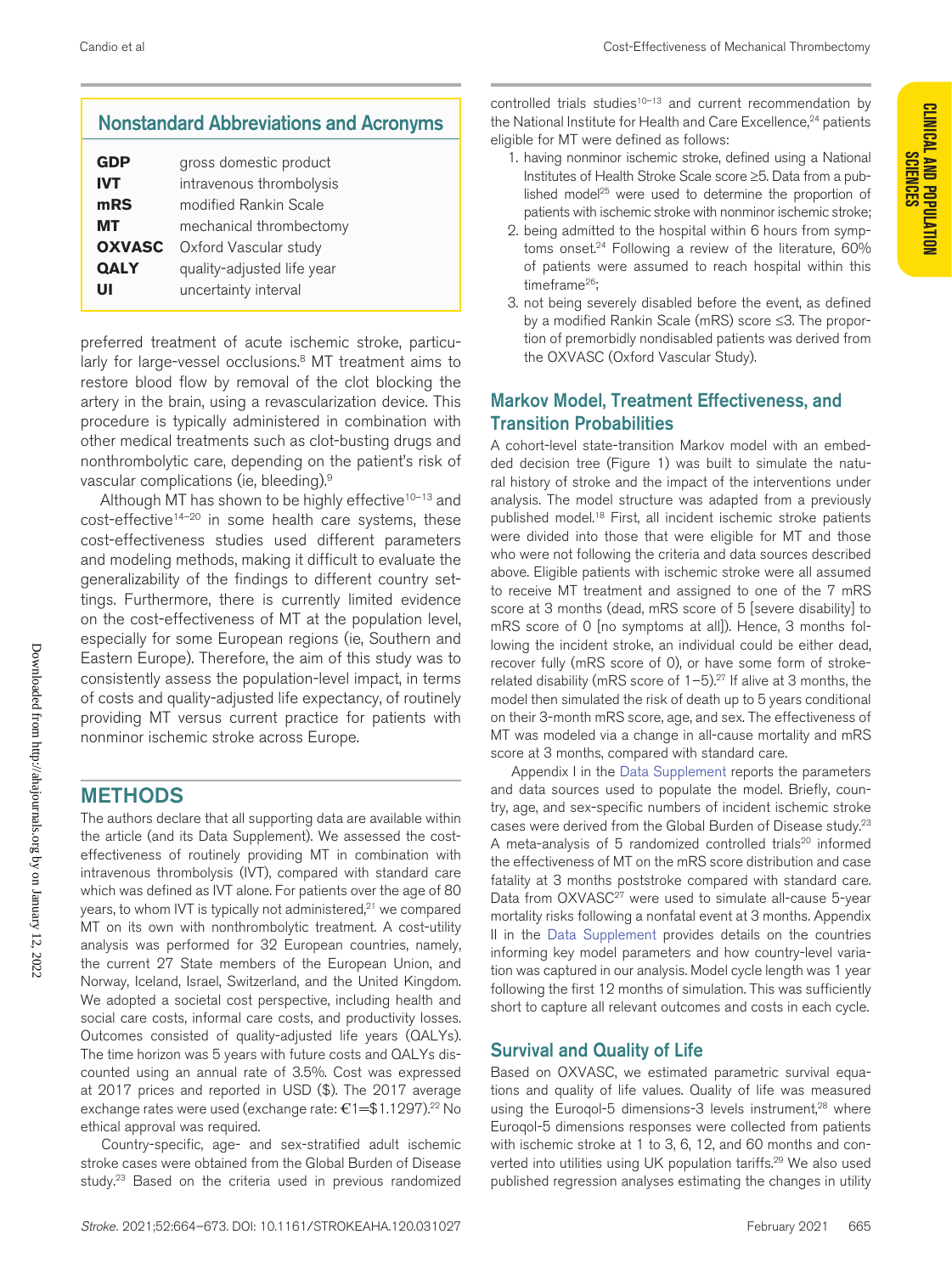

**Figure 1. Markov model structure.** IS indicates ischemic stroke; and mRS, modified Rankin Scale.

values over time conditional on 3-month mRS score, age, and sex.28 We assumed UK utility and survival values to apply to the remaining 31 countries, conditional on the patient's mRS score at 3 months, age, and sex. Estimated QALYs varied across countries due to the different population age/sex distributions. Hence, identical patients (in terms of age, sex, and mRS score) would experience the same mortality risk and quality of life, irrespective of the country of origin, but the population mortality risk and utility values varied due to the different age/sex distributions across countries.

## Treatment Costs

Costs of MT and standard care (with and without IVT) were derived from published studies. We assumed that the unit costs of devices and consumables were the same across countries (ie, MT cost: \$4981, IVT cost: \$685, and nonthrombolytic treatment: \$140). We also assumed that the same treatment protocol was followed across all countries. The protocol consisted of what was reported in 2 previous studies in the United Kingdom<sup>18</sup> and Italy<sup>20</sup> and (Appendix III in the [Data Supplement\)](https://www.ahajournals.org/doi/suppl/10.1161/STROKEAHA.120.031027). Staff time was valued using country-specific unit costs.<sup>2</sup> All interventions under analysis included the nonthrombolytic treatment. Hence, across the 32 countries, MT in combination with IVT amounted to \$7543 (\$4981+\$685+\$140+\$1737), MT alone (patients over the age of 80 years) amounted to \$6661 (\$4981+\$140+\$1540), standard care in combination with IVT amounted to \$1078 (\$685+\$140+\$253), and standard care alone (patients over the age of 80 years) amounted to \$196 (\$140+\$56). Appendix IV in the [Data Supplement](https://www.ahajournals.org/doi/suppl/10.1161/STROKEAHA.120.031027) reports the costs of the interventions by country.

### Health and Social Care Costs

Health and social care resource use following ischemic stroke were derived from OXVASC, conditional on age, sex, and

3-month mRS score.2 As part of 5-year follow-up after stroke, resource use included were: hospital stay and day cases (inpatient costs), outpatient visits, accident and emergency visits, and nursing/residential care.

We accounted for country-level heterogeneity by using country-specific resource use informed by UK/EU adjustment factors.2 For inpatient days, weights were calculated as the ratio of mean number of days in hospital following stroke in the United Kingdom over the respective mean number of days in hospital for the country under analysis. For example, if the average number of days spent in hospital after stroke was 18 days in the United Kingdom and 19 days in Austria, in the Austrian version of the model we corrected the hospital stay cost estimates using a factor of 1.06 (ie, 19/18). For outpatient and accident and emergency visits, weights were calculated as the ratio between estimates of per-capita visits due to stroke in the United Kingdom over per-capita stroke-related visits in the country under study. For nursing/residential care, per-capita rates of institutionalization in those aged 65 years or more in the United Kingdom were divided by the same percapita rate for the country under analysis. Appendix V in the [Data Supplement](https://www.ahajournals.org/doi/suppl/10.1161/STROKEAHA.120.031027) reports the weights used to adjust resource use for each country.

### Informal Care

We assumed that half of those with an mRS score of 3 and all of patients with an mRS score of 4 and 5 would require informal care. We estimated informal care costs using country and age-/ sex-specific numbers of days of care received, derived from the SHARE study (Survey of Health, Ageing and Retirement in Europe).<sup>30</sup> For countries not included in the SHARE study, we used proxy costs. More specifically, we classified SHARE countries into 4 macroregions of Europe, that is, Scandinavia, Central Europe; Eastern Europe and Southern Europe. We then estimated regional level averages of age-/sex-specific numbers of days of care received in each macroregion. We then attributed these region-level averages to those countries not included in SHARE according to the macroregion they belonged to.

### Productivity Losses

Loss of productivity was calculated in terms of mortality and morbidity in ischemic stroke patients under the age of 65 years, in line with a previous published study.<sup>2</sup> In terms of mortality, we estimated the potential working years lost due to premature death, adjusting for country-specific employment rates. 31,32 In terms of morbidity, for stroke survivors with a 3-month mRS score ≤2, we assumed that their absence from work would be temporary. Country-specific average days off work due to stroke were then used. For those patients with an mRS score >2, we assumed that their absence from work would be permanent. These estimates were then friction-adjusted, whereby only the first 90 days of work absence were considered. Working days lost due to mortality and morbidity were then valued using country-specific, sex-stratified earnings.2,31

### Analysis

Country-specific cohorts of eligible patients with ischemic stroke were used to simulate the population receiving MT or standard care. To capture the heterogeneity of impact due to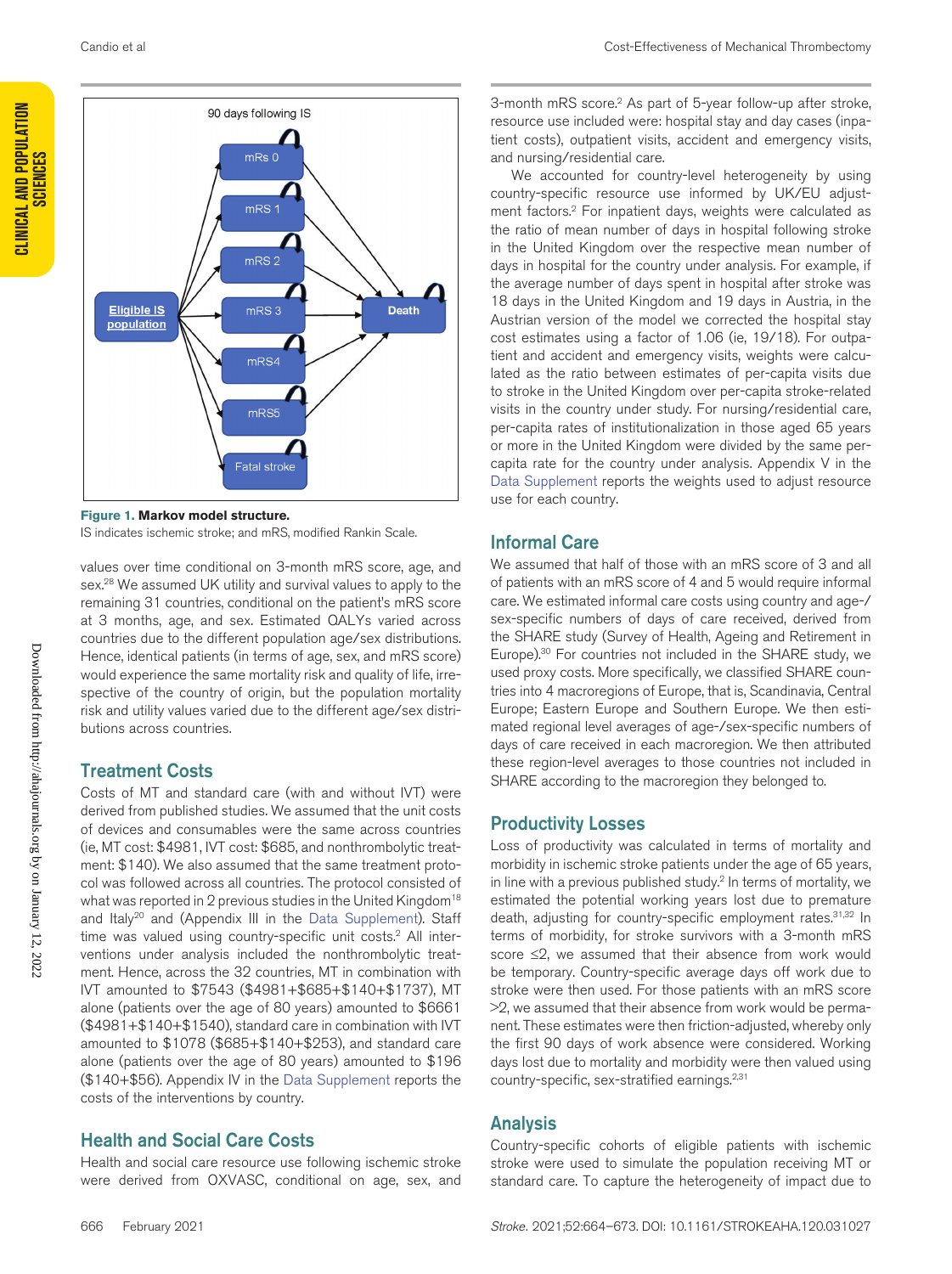age and sex, a simulation was run for each of the defined 28 age group/sex combinations (fourteen 5-year age groups, ie, 20–24, 25–29 up to ≥85 years old, and defined for 2 sex groups, female/male). Results were subsequently combined based on group proportions for the defined country/group of countries.

In the base case analysis, we adopted a societal perspective, and MT was judged to be cost-effective if the incremental cost-effectiveness ratio was below the country-specific gross domestic product (GDP) per capita.<sup>33</sup> As sensitivity analyses, we adopted a health care perspective and a costeffectiveness threshold of \$22 594 (£20 000) per QALY gained.34 The incremental cost-effectiveness ratio was estimated by dividing the difference in mean costs by the difference in mean QALYs for MT compared with standard care. Incremental cost-effectiveness ratios were thus calculated under a health and social care and a societal perspective (ie, including informal care and productivity losses). Estimates for the whole European Union (ie, the 27 countries) and for the whole of Europe (ie, all the 32 countries) were calculated as weighted averages (ie, taking into account population size and age/sex distribution).

Internal validity of the model was checked using sensitivity analysis (extreme and zero values) and in terms of its mathematical logic by checking whether a change in parameter values would have predictable effects on results. Probabilistic sensitivity analysis was conducted to characterize the uncertainty surrounding model outputs and the decision.<sup>35</sup> A thousand iterations were simulated to represent the full distribution of uncertain parameters and to assess the likelihood of the intervention to be the most cost-effective option.

Finally, we conducted a series of 1-way sensitivity analyses to examine the robustness of the results to different assumptions concerning key model parameters: (1) the effectiveness of MT was varied to match the lower and upper uncertainty interval (UI) of the meta-analysis, as well as using the effectiveness from the individual trials; (2) we assumed that all those with an mRS score of 3 received informal care (100%) or did not receive it at all (0%); and (3) for survival poststroke, health utilities, and costs (treatment, health care, social, and informal care) we varied the base case model parameters by  $\pm$  20%.

## RESULTS

In 2017, just over 1 million people aged 20 years and over suffered an ischemic stroke across Europe, with Germany, Italy, and Poland having the highest number of cases (Table 1). Of these, 267514 (27%) were estimated to be eligible for MT treatment in the 32 countries under study.

## Quality-Adjusted Life Years

MT generated significantly higher number of QALYs, when compared with standard care, in all 32 European countries (Table 2). Overall, for the 32 European countries under study, MT generated additional QALYs of 101327 (95% UI, 65180–149085).

#### **Table 1. IS Cases Among Individuals Aged 20 Years and Over in 2017**

|                       | <b>IS cases</b> |        |  |
|-----------------------|-----------------|--------|--|
| Austria               | 16498           | 4191   |  |
| Belgium               | 19559           | 4846   |  |
| <b>Bulgaria</b>       | 29054           | 7279   |  |
| Croatia               | 16601           | 4170   |  |
| Cyprus                | 930             | 238    |  |
| Czech Republic        | 31001           | 7783   |  |
| Denmark               | 8340            | 2125   |  |
| Estonia               | 3735            | 932    |  |
| Finland               | 12663           | 3293   |  |
| France                | 88468           | 23286  |  |
| Germany               | 175081          | 44624  |  |
| Greece                | 22101           | 5855   |  |
| Hungary               | 32567           | 8146   |  |
| Ireland               | 4877            | 1226   |  |
| Italy                 | 110530          | 29504  |  |
| Latvia                | 10088           | 2533   |  |
| Lithuania             | 12507           | 3126   |  |
| Luxembourg            | 719             | 185    |  |
| Malta                 | 547             | 136    |  |
| The Netherlands       | 23738           | 6059   |  |
| Poland                | 101706          | 25612  |  |
| Portugal              | 18031           | 4751   |  |
| Romania               | 79443           | 19822  |  |
| Slovakia              | 16429           | 4033   |  |
| Slovenia              | 4690            | 1196   |  |
| Spain                 | 67358           | 17632  |  |
| Sweden                | 17262           | 4480   |  |
| Total EU-27           | 924520          | 237065 |  |
| Iceland               | 428             | 109    |  |
| Israel                | 7531            | 1912   |  |
| Norway                | 8324            | 2132   |  |
| Switzerland           | 13179           | 3388   |  |
| <b>United Kingdom</b> | 87921           | 22908  |  |
| Total 32 countries    | 1041903         | 267514 |  |

IS indicates ischemic stroke; and MT, mechanical thrombectomy.

## Costs

Over 5 years, treating all eligible patients with MT was estimated to cost society \$13.8 billion (95% UI, 10.3– 15.4), compared with \$15.5 billion (95% UI, 10.7–17.9) under standard care. This corresponded to potential cost savings of average \$1.7 (€1.5 billion, 95% UI, -1.2 to 3.6) to society. Health and social care costs accounted for most total costs, although the proportion varied across countries and interventions, ranging from 58% (\$26 out of \$45 million) in Israel under standard care to 96% (\$264 out of \$277 million) in Finland under MT.

Germany was estimated to face the highest societal costs of all the countries under study, with average \$4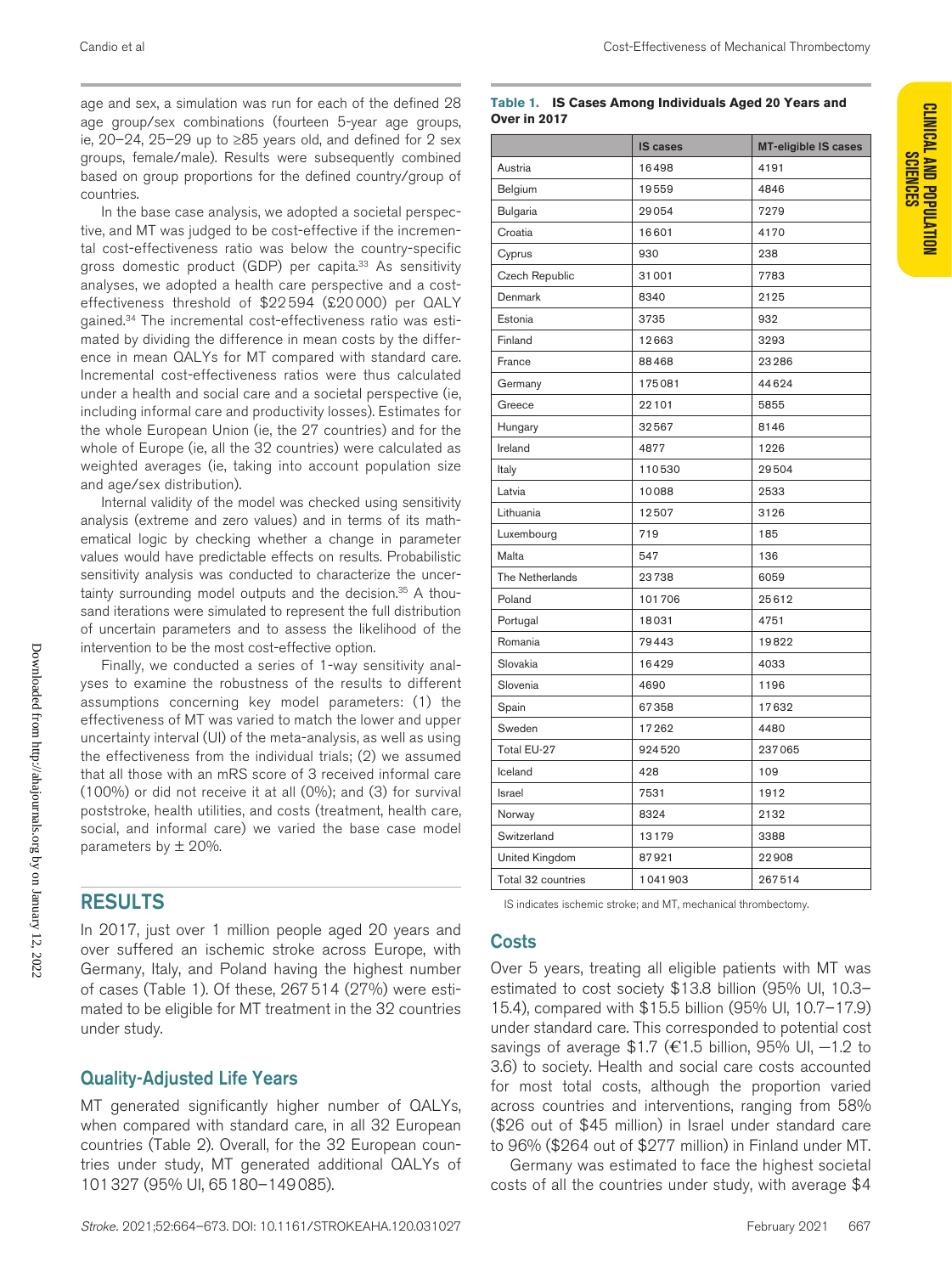| Table 2. QALT Gained for Each Intervention |           |                         |                                     |  |  |  |
|--------------------------------------------|-----------|-------------------------|-------------------------------------|--|--|--|
|                                            | <b>MT</b> | <b>Standard</b><br>care | Incremental QALY gain<br>$(95%$ UI) |  |  |  |
| Austria                                    | 8494      | 6898                    | 1596 (1016-22314)                   |  |  |  |
| Belgium                                    | 9711      | 7873                    | 1838 (1178-22678)                   |  |  |  |
| <b>Bulgaria</b>                            | 14656     | 11887                   | 2769 (1823-33884)                   |  |  |  |
| Croatia                                    | 8359      | 6775                    | 1584 (1037-22209)                   |  |  |  |
| Cyprus                                     | 481       | 390                     | 91 (56-132)                         |  |  |  |
| <b>Czech Republic</b>                      | 15791     | 12823                   | 2968 (1986-44198)                   |  |  |  |
| Denmark                                    | 4283      | 3475                    | 808 (583-11162)                     |  |  |  |
| Estonia                                    | 1888      | 1533                    | 355 (235-488)                       |  |  |  |
| Finland                                    | 6529      | 5286                    | 1243 (746-11800)                    |  |  |  |
| France                                     | 46082     | 37308                   | 8774 (5178-13094)                   |  |  |  |
| Germany                                    | 89357     | 72430                   | 16928 (11119-24055)                 |  |  |  |
| Greece                                     | 11453     | 9255                    | 2198 (1254-33273)                   |  |  |  |
| Hungary                                    | 16490     | 13385                   | 3105 (2037-44330)                   |  |  |  |
| Ireland                                    | 2515      | 2045                    | 469 (304-661)                       |  |  |  |
| Italy                                      | 57336     | 46291                   | 11045 (6509-17066)                  |  |  |  |
| Latvia                                     | 5076      | 4114                    | 962 (671-11335)                     |  |  |  |
| Lithuania                                  | 6323      | 5132                    | 1191 (837-11664)                    |  |  |  |
| Luxembourg                                 | 372       | 302                     | 70 (44-101)                         |  |  |  |
| Malta                                      | 277       | 225                     | 52 (36-71)                          |  |  |  |
| The Netherlands                            | 12223     | 9919                    | 2303 (1469-33345)                   |  |  |  |
| Poland                                     | 51727     | 41979                   | 9748 (6585-13882)                   |  |  |  |
| Portugal                                   | 9311      | 7526                    | 1785 (1051-22667)                   |  |  |  |
| Romania                                    | 40092     | 32536                   | 7556 (4918-10837)                   |  |  |  |
| Slovakia                                   | 8301      | 6753                    | 1548 (1069-22099)                   |  |  |  |
| Slovenia                                   | 2392      | 1938                    | 453 (292-649)                       |  |  |  |
| Spain                                      | 35128     | 28466                   | 6663 (3980-10004)                   |  |  |  |
| Sweden                                     | 8934      | 7239                    | 1695 (1082-22491)                   |  |  |  |
| Total EU-27                                | 473577    | 383777                  | 89800 (57259-129213)                |  |  |  |
| Iceland                                    | 221       | 180                     | $42(26-60)$                         |  |  |  |
| Israel                                     | 3906      | 3176                    | 730 (474-11044)                     |  |  |  |
| Norway                                     | 4306      | 3495                    | 811 (540-11177)                     |  |  |  |
| Switzerland                                | 6801      | 5515                    | 1286 (831-11859)                    |  |  |  |
| United Kingdom                             | 45621     | 36962                   | 8659 (5456-12882)                   |  |  |  |
| Total 32<br>countries                      | 534430    | 433103                  | 101327 (65180-149085)               |  |  |  |

**Table 2. QALY Gained for Each Intervention**

MT indicates mechanical thrombectomy; QALY, quality-adjusted life years; and UI, uncertainty interval.

billion under MT, compared with around \$4.7 billion under standard care, but also the highest cost savings at \$665 million (95% UI, -118 to 1175). In 20 more countries, MT was associated with societal cost savings over a 5-year time horizon when compared with standard care (Figure 2). On a per-treated patient basis, MT generated the highest cost savings in Switzerland (\$25504) and Switzerland (\$23620) when compared with standard care. However, none of the cost savings were found to be statistically significant (Appendix VI in the [Data Supplement\)](https://www.ahajournals.org/doi/suppl/10.1161/STROKEAHA.120.031027).

Considering a health and social care perspective, for Greece, Czech Republic, Spain, and Israel, the exclusion of informal care costs and productivity losses shifted the results direction, from generating cost savings to additional costs. For 15 countries, including the 4 countries just mentioned above, MT was found to generate additional costs. However, for Greece (95% UI, −\$18 million to \$38 million) and Spain (95% UI, −\$51 million to \$115 million), the incremental estimates crossed zero.

## Cost-Effectiveness of MT Compared With Standard Care

In the base case, that is adopting a societal perspective and using the country-specific GDP threshold, MT was found to be cost-effective in all but one European country (Bulgaria, Table 3). In 21 countries (62%), MT was found to be dominant over standard care (ie, it generated cost savings and was more effective). Table 3 reports the probability of MT being the cost-effective treatment across all European countries. At a \$35689 per QALY gained threshold (GDP per capita), MT had a probability of 100% of being cost-effective, compared with standard care (Figure 3). We also found MT to be cost-effective (>74% probability) in all countries, except Bulgaria (2.1% probability with at GDP per capita of \$8247).

Adopting a health and social care perspective, MT was found highly likely to be cost-effective in all but 2 European countries (Bulgaria: 0.1% and Romania: 40.6%, GDP per capita=\$10845). Instead, using the National Institute for Health and Care Excellence cost-effectiveness threshold (€22727, that is, \$25675) per QALY gained, MT was found to be cost-effective for all European countries in both the base case analysis (societal perspective) and adopting a narrower perspective (health and social care). Further sensitivity analyses showed the cost-effectiveness results to be robust to variations to key parameters and assumptions (Appendix VII in the [Data Supplement](https://www.ahajournals.org/doi/suppl/10.1161/STROKEAHA.120.031027)).

## **DISCUSSION**

MT is highly effective at preventing disability and death after nonminor ischemic stroke.<sup>21</sup> Cost-effectiveness analyses undertaken in Western countries have shown that it can provide very good value for money.<sup>15-20</sup> However, to the best of our knowledge, no study has evaluated the cost-effectiveness of MT across the whole of Europe. In addition, it was unknown whether MT, a relatively costly intervention, would provide good value for money in Eastern European countries characterized by lower levels of health care funding. This study has found that a routine provision of MT across Europe is highly likely to be cost-effective.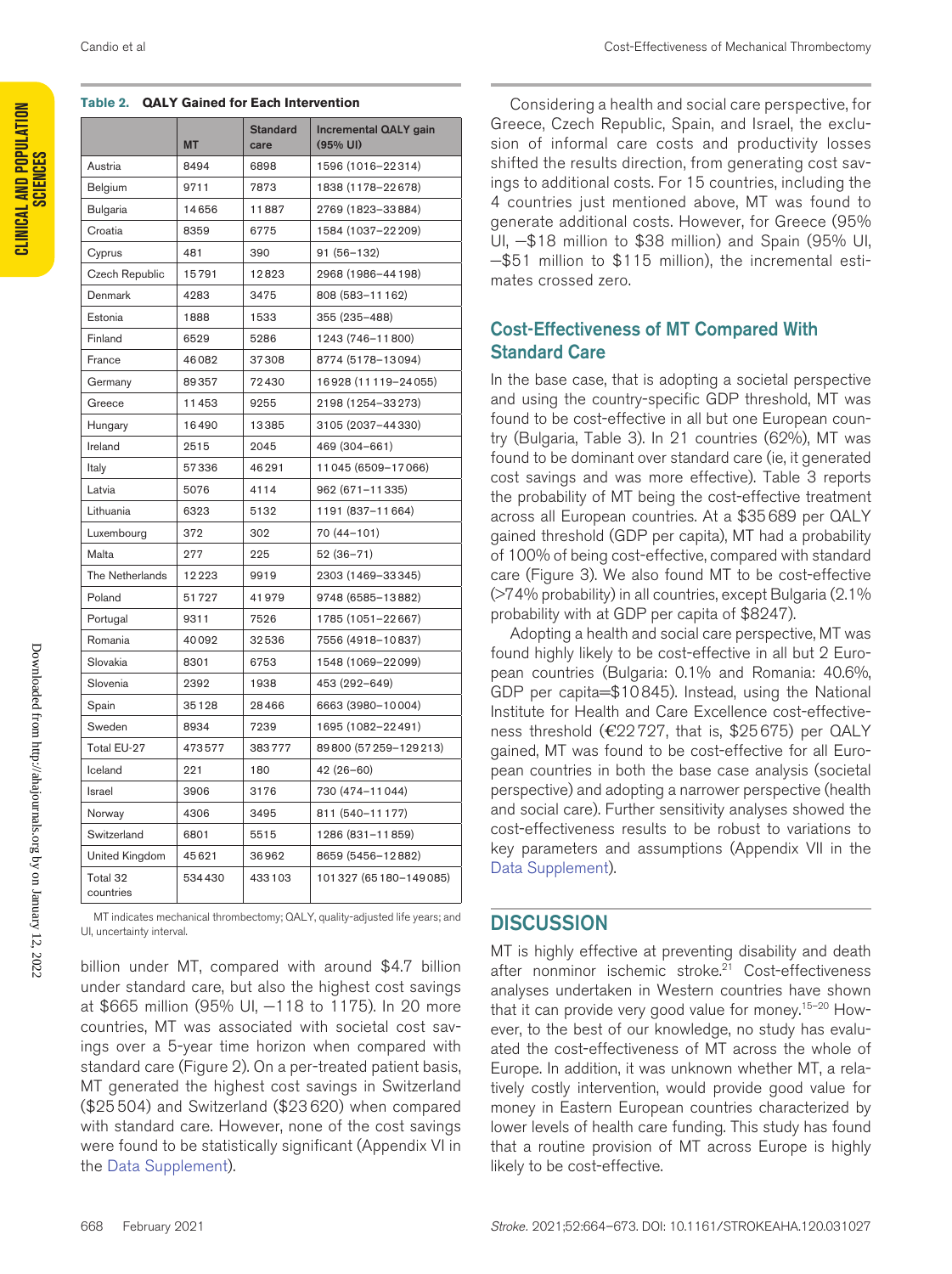**CLINICAL AND POPULATION** 



#### **Figure 2. Breakdown of average \$ savings per patient treated.** A&E indicates accident and emergency.

For wealthier Western European countries, the findings of our study are in line with those of published cost-effectiveness studies, which also evaluated the cost-effectiveness of MT over 5 years and found that MT generated cost savings and additional health benefits when compared with standard care in the United Kingdom and Italy.18,20 For France, our results also indicate similar conclusions to a previous cost-effectiveness analysis.17 While MT would generate additional health and social care costs compared with standard care, the total costs to society would be negative. We also show that MT is the optimal intervention not only in wealthier Western European countries but also in less affluent European countries. The only outlier appears to be Bulgaria for which, due to the relatively low per-capita GDP, MT might not be a cost-effective strategy.

Given the number of parameters and countries included in this study, our modeling approach used data from a wide array of sources. Clinical effectiveness data used in this analysis were derived from the results of a meta-analysis of randomized controlled trials.<sup>21</sup> This strengthens our analysis and findings, as they are informed by high-quality evidence that is likely to be generalizable to the eligible ischemic stroke population. In addition, unlike previous studies which used hypothetical cohorts, our simulations were based on country-specific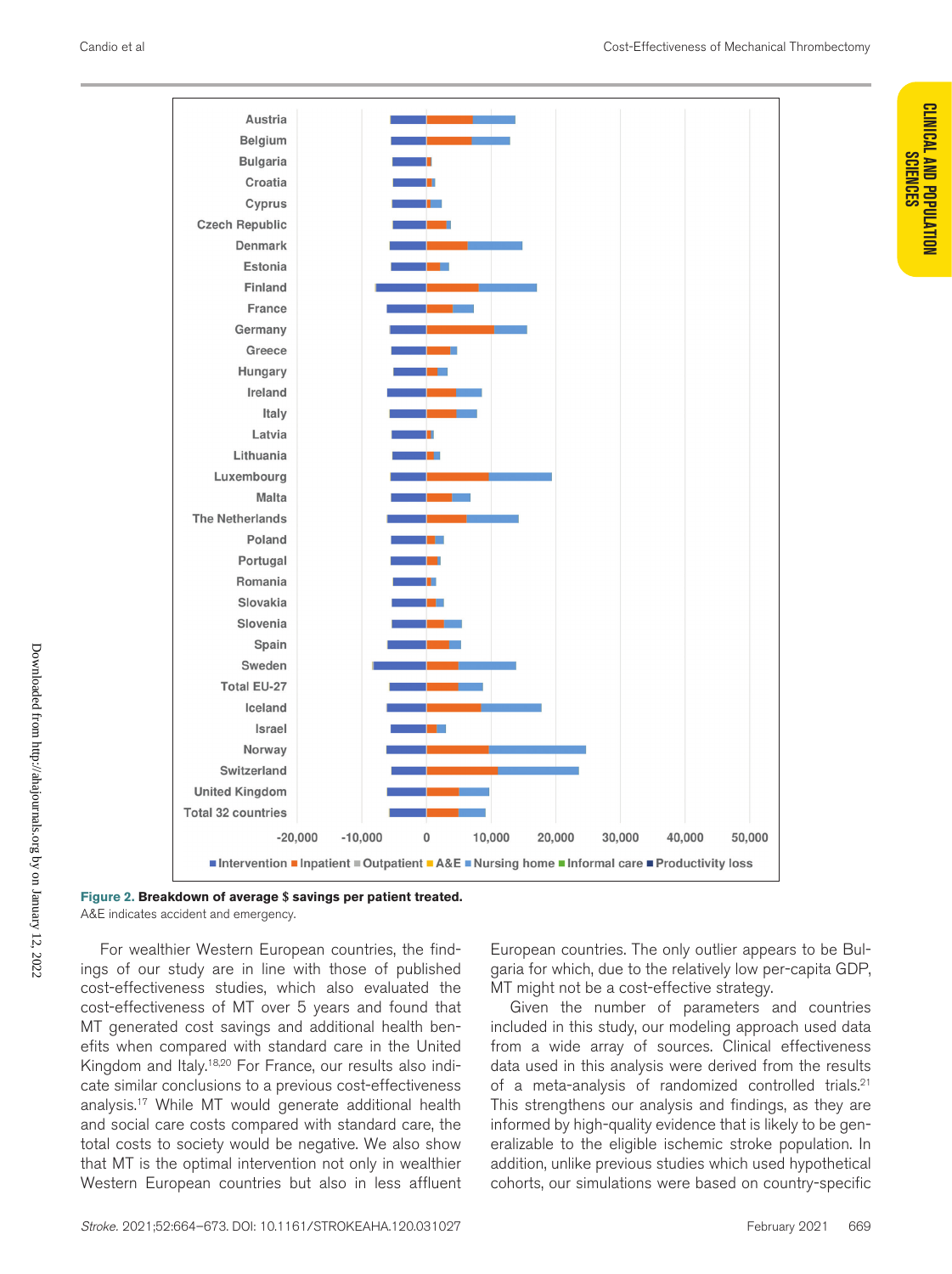|                    |              | Societal perspective  |                      |                     | Health and social care perspective |                                     |  |
|--------------------|--------------|-----------------------|----------------------|---------------------|------------------------------------|-------------------------------------|--|
|                    | <b>ICER</b>  | <b>NICE threshold</b> | <b>GDP threshold</b> |                     | <b>NICE threshold</b>              | <b>GDP threshold</b><br>Probability |  |
|                    |              | Probability           | Probability          | <b>ICER</b>         | Probability                        |                                     |  |
| Austria            | MT dominates | 100.0%                | 100.0%               | MT dominates        | 100.0%                             | 100.0%                              |  |
| Belgium            | MT dominates | 100.0%                | 100.0%               | MT dominates        | 100.0%                             | 100.0%                              |  |
| <b>Bulgaria</b>    | \$11588      | 100.0%                | 2.1%                 | \$13286             | 99.8%                              | 0.1%                                |  |
| Croatia            | \$8261       | 99.9%                 | 95.5%                | \$11684             | 100.0%                             | 76.1%                               |  |
| Cyprus             | \$2464       | 100.0%                | 100.0%               | \$8943              | 100.0%                             | 100.0%                              |  |
| Czech Republic     | MT dominates | 100.0%                | 100.0%               | \$4593              | 100.0%                             | 100.0%                              |  |
| Denmark            | MT dominates | 100.0%                | 100.0%               | MT dominates        | 99.8%                              | 100.0%                              |  |
| Estonia            | \$2429       | 100.0%                | 100.0%               | \$6250              | 100.0%                             | 100.0%                              |  |
| Finland            | MT dominates | 99.5%                 | 100.0%               | MT dominates        | 99.8%                              | 100.0%                              |  |
| France             | MT dominates | 100.0%                | 100.0%               | MT dominates        | 100.0%                             | 100.0%                              |  |
| Germany            | MT dominates | 99.9%                 | 100.0%               | MT dominates        | 99.9%                              | 100.0%                              |  |
| Greece             | MT dominates | 100.0%                | 99.8%                | \$2258              | 99.9%                              | 99.7%                               |  |
| Hungary            | \$3118       | 100.0%                | 99.6%                | \$5696              | 100.0%                             | 98.9%                               |  |
| Ireland            | MT dominates | 100.0%                | 100.0%               | MT dominates        | 100.0%                             | 100.0%                              |  |
| Italy              | MT dominates | 100.0%                | 100.0%               | MT dominates        | 100.0%                             | 100.0%                              |  |
| Latvia             | \$9871       | 100.0%                | 97.5%                | \$12911             | 99.9%                              | 82.7%                               |  |
| Lithuania          | \$6812       | 100.0%                | 99.7%                | \$9579              | 100.0%                             | 98.5%                               |  |
| Luxembourg         | MT dominates | 99.9%                 | 100.0%               | MT dominates        | 99.9%                              | 100.0%                              |  |
| Malta              | MT dominates | 100.0%                | 100.0%               | MT dominates        | 100.0%                             | 100.0%                              |  |
| The Netherlands    | MT dominates | 100.0%                | 100.0%               | MT dominates        | 99.9%                              | 100.0%                              |  |
| Poland             | \$6305       | 100.0%                | 97.5%                | \$8626              | 100.0%                             | 93.2%                               |  |
| Portugal           | \$6742       | 100.0%                | 99.9%                | \$10526             | 99.9%                              | 99.0%                               |  |
| Romania            | \$8784       | 100.0%                | 74.4%                | \$11123             | 100.0%                             | 40.6%                               |  |
| Slovakia           | \$5001       | 100.0%                | 99.9%                | \$8220              | 100.0%                             | 99.9%                               |  |
| Slovenia           | MT dominates | 100.0%                | 100%                 | MT dominates        | 100.0%                             | 100.0%                              |  |
| Spain              | MT dominates | 100.0%                | 100.0%               | \$2387              | 100.0%                             | 100.0%                              |  |
| Sweden             | MT dominates | 99.8%                 | 100.0%               | MT dominates        | 99.3%                              | 100.0%                              |  |
| Total EU-27        | MT dominates | 100.0%                | 100.0%               | MT dominates        | 100.0%                             | 100.0%                              |  |
| Iceland            | MT dominates | 100.0%                | 100.0%               | MT dominates        | 100.0%                             | 100.0%                              |  |
| Israel             | MT dominates | 100.0%                | 100.0%               | \$7870              | 100.0%                             | 100.0%                              |  |
| Norway             | MT dominates | 99.5%                 | 100.0%               | MT dominates        | 99.6%                              | 100.0%                              |  |
| Switzerland        | MT dominates | 99.9%                 | 100.0%               | <b>MT</b> dominates | 99.8%                              | 100.0%                              |  |
| United Kingdom     | MT dominates | 100.0%                | 100.0%               | MT dominates        | 100.0%                             | 100.0%                              |  |
| Total 32 countries | MT dominates | 100.0%                | 100.0%               | MT dominates        | 100.0%                             | 100.0%                              |  |

#### **Table 3. Probability of MT of Being Cost-Effective Relative to Standard Care**

MT dominates means that MT provides additional QALYs and cost savings relative to standard care; probability is expressed as the number of times/100 when MT provides an additional QALY at a cost lower than the given threshold. GDP indicates gross domestic product; ICER, incremental cost-effectiveness ratio; MT, mechanical thrombectomy; and NICE, National Institute of Health and Care Excellence.

demographic data,<sup>2</sup> making the results more relevant to inform population-level decisions.

We also explored the uncertainty surrounding the average results using probabilistic sensitivity analyses<sup>36</sup> and using different willingness-to-pay for an extra QALY thresholds to assess cost-effectiveness. Two thresholds (country-specific GDP and National Institute for Health and Care Excellence) and 2 perspectives on costs were explored to evaluate whether MT was cost-effective. This represents a more robust approach than simply relying

on deterministic results and only one cost-effectiveness criterion. Furthermore, unlike previous studies, we took a societal perspective on costs, broadening the evaluative space which is commonly restricted to a health and social care viewpoint. 37,38

Estimates of long-term health and social care resource use and quality of life were obtained from the OXVASC. This is a large population-based cohort study, including all ischemic stroke, regardless of age or presentation to medical attention.<sup>39</sup>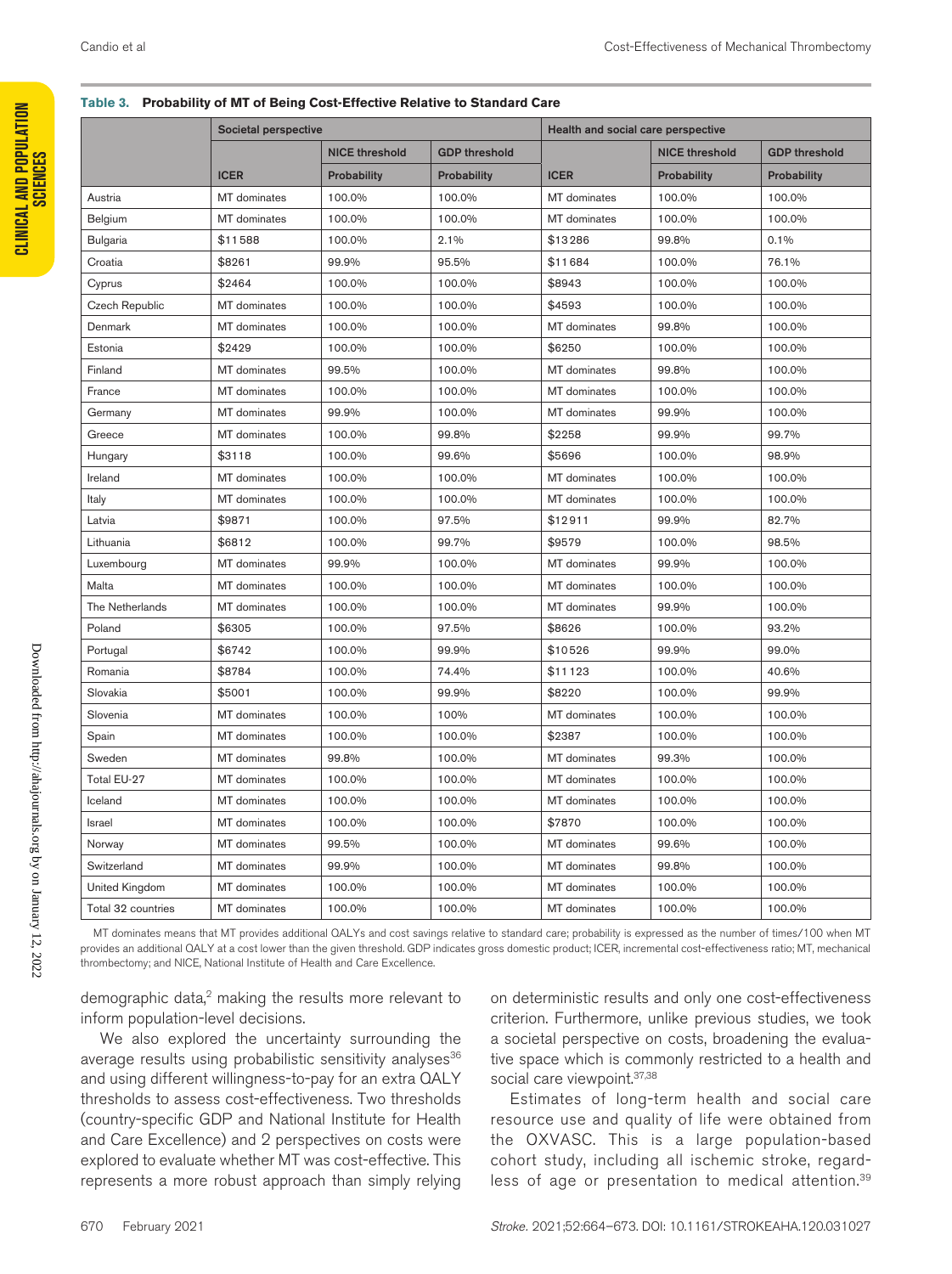**Figure 3. Cost-effectiveness acceptability curve for Europe.** MT indicates mechanical thrombectomy.



We used published regression analyses evaluating the impact of 3-month mRS score on subsequent health and social care costs, mortality, and quality of life, controlling for both age and sex. Given that different European countries have differing patterns of resource use and lengths of stay, United Kingdom estimates from OXVASC were adjusted using country-specific health and social care resource use levels. In addition, resource use was valued using country-specific unit costs.

However, our results need to be interpreted in light of some limitations. Although a 5-year time horizon might capture most of the interventions' impact on costs and quality of life, this time frame may not be long enough to capture all the relevant differences between the 2 intervention options under study. Quality of life data collected from UK patients and utility values calculated using UK tariffs might not be fully generalizable to other countries. Published evidence has suggested that populations in different countries may have differing valuations for any given health state.40

Furthermore, our analysis was based on evidence from a limited number of good quality studies that were used to extrapolate country-specific findings to many other countries. While country-level heterogeneity was captured, where possible, using country-specific data and weights, these may still not reflect fully the real differences in stroke populations across Europe. In addition, due to lack of relevant data, we made many pragmatic assumptions, such as one on the proportion of patients receiving informal care following the stroke, where half of those with an mRS score of 3 would receive it. We also assumed that capital costs required to provide the intervention (ie, device, drugs, and consumables) as well as staff time and type would not vary across countries. There is evidence that clinical staff, health care provision and system configuration may vary considerably across Europe.<sup>41</sup> However, while these assumptions may influence the estimation of the total costs and QALYs associated with implementing the intervention, their impact when comparing MT to standard care is likely to be limited. In fact, our several sensitivity analyses showed the cost-effectiveness findings to be robust to varying assumptions, parameter values, and data sources. Future availability of data will allow research to address these limitations.

## **CONCLUSIONS**

Routine implementation of MT for the acute treatment of nonminor ischemic stroke is highly likely to provide good value for money across Europe. In a context of increasing burden of stroke and pressure on the health and social care resources, it is recommended that European countries consider the full implementation of MT in all eligible cases.

#### ARTICLE INFORMATION

Received May 27, 2020; final revision received September 22, 2020; accepted November 7, 2020.

#### **Affiliation**

Health Economics Research Centre, Nuffield Department of Population Health, University of Oxford, United Kingdom.

#### Acknowledgments

R. Luengo-Fernandez and Dr Leal were responsible for securing funding and the overall concept of the study. Drs Candio, Luengo-Fernandez, and Leal were responsible for designing the study and development of the economic model. Dr Violato produced some empirical evidence underlying the economic model. All authors contributed to the writing, read, and approved the final version of the article.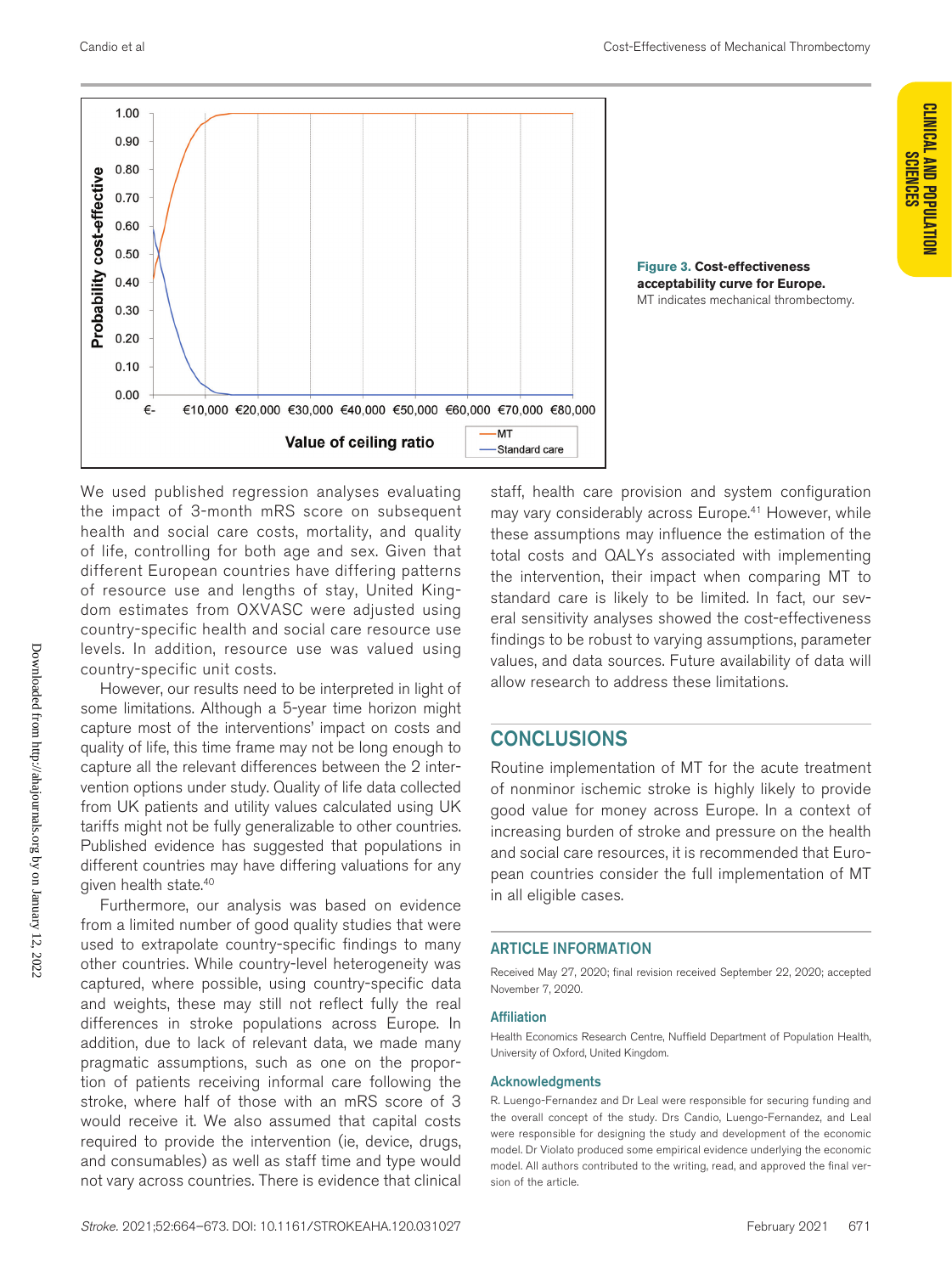#### Sources of Funding

The study was funded by an unrestricted grant from the Stroke Alliance for Europe.

#### **Disclosures**

None.

#### Supplemental Materials

Appendix I–VII

#### **REFERENCES**

- 1. Hankey GJ. Stroke. *Lancet*. 2017;389:641–654. doi: 10.1016/S0140- 6736(16)30962-X
- 2. Luengo-Fernandez R, Violato M, Candio P, Leal J. Economic burden of stroke across Europe: a population-based cost analysis. *Eur Stroke J*. 2020;5:17–25. doi: 10.1177/2396987319883160
- 3. Luengo-Fernandez R, Gray AM, Bull L, Welch S, Cuthbertson F, Rothwell PM; Oxford Vascular Study. Quality of life after TIA and stroke: ten-year results of the Oxford Vascular Study. *Neurology*. 2013;81:1588–1595. doi: 10.1212/WNL.0b013e3182a9f45f
- 4. Luengo-Fernandez R, Paul NL, Gray AM, Pendlebury ST, Bull LM, Welch SJ, Cuthbertson FC, Rothwell PM; Oxford Vascular Study. Populationbased study of disability and institutionalization after transient ischemic attack and stroke: 10-year results of the Oxford Vascular Study. *Stroke*. 2013;44:2854–2861. doi: 10.1161/STROKEAHA.113.001584
- 5. Olesen J, Gustavsson A, Svensson M, Wittchen HU, Jönsson B; CDBE2010 study group; European Brain Council. The economic cost of brain disorders in Europe. *Eur J Neurol*. 2012;19:155–162. doi: 10.1111/j. 1468-1331.2011.03590.x
- 6. Stevens E, Emmett E, Wang Y, McKevitt C, Wolfe C. *The Burden of Stroke in Europe*. 2017. [https://kclpure.kcl.ac.uk/portal/files/103120905/TheBur](https://kclpure.kcl.ac.uk/portal/files/103120905/TheBurdenOfStrokeInEuropeReport.pdf)[denOfStrokeInEuropeReport.pdf.](https://kclpure.kcl.ac.uk/portal/files/103120905/TheBurdenOfStrokeInEuropeReport.pdf)
- 7. Turc G, Bhogal P, Fischer U, Khatri P, Lobotesis K, Mazighi M, Schellinger PD, Toni D, de Vries J, White P, et al. European Stroke Organisation (ESO) - European Society for Minimally Invasive Neurological Therapy (ESMINT) guidelines on mechanical thrombectomy in acute ischaemic strokeendorsed by stroke alliance for europe (SAFE). *Eur Stroke J*. 2019;4:6–12. doi: 10.1177/2396987319832140
- 8. National Institute of Health and Care Excellence. *Clinical Commissioning Policy: Mechanical Thrombectomy for Acute Ischaemic Stroke (all ages)*. London: National Institute of Health and Care Excellence; 2018.
- 9. Hilditch CA, Nicholson P, Murad MH, Rabinstein A, Schaafsma J, Pikula A, Krings T, Pereira VM, Agid R, Brinjikji W. Endovascular management of acute stroke in the elderly: a systematic review and meta-analysis. *AJNR Am J Neuroradiol*. 2018;39:887–891. doi: 10.3174/ajnr.A5598
- 10. Berkhemer OA, Fransen PS, Beumer D, van de Berg LA, Lingsma HF, Yoo AJ, Schonewille WJ, Vos JA, Nederkoorn PJ, Wermer MJH, et al. A randomized trial of intraarterial treatment for acute ischemic stroke. *N Engl J Med* 2015;372:11–20. doi: 10.1056/NEJMoa1411587
- 11. Bracard S, Ducrocq X, Mas JL, Soudant M, Oppenheim C, Moulin T, Guillemin F; THRACE investigators. Mechanical thrombectomy after intravenous alteplase versus alteplase alone after stroke (THRACE): a randomised controlled trial. *Lancet Neurol*. 2016;15:1138–1147. doi: 10.1016/S1474-4422(16)30177-6
- 12. Goyal M, Menon BK, van Zwam BH, Dieppel DVG, Mitchell PJ, Demchuk AM, Davalos A, Maioie CBLM, van der Lugt A, de Miquel MA, et al. Randomized assessment of rapid endovascular treatment of ischemic stroke. *N Engl J Med* 2015;372:1019–1030. doi: 10.1056/NEJMoa1414905
- 13. Saver JL, Goyal M, Bonafe A, Diener HC, Levy EI, Pereira VM, Albers GW, Cognard C, Cohen DJ, Hacke W, et al; SWIFT PRIME Investigators. Stent-retriever thrombectomy after intravenous t-PA vs. t-PA alone in stroke. *N Engl J Med*. 2015;372:2285–2295. doi: 10.1056/NEJMoa1415061
- 14. Achit H, Soudant M, Hosseini K, Bannay A, Epstein J, Bracard S, Guillemin F; THRACE Investigators. Cost-effectiveness of thrombectomy in patients with acute ischemic stroke: the THRACE randomized controlled trial. *Stroke*. 2017;48:2843–2847. doi: 10.1161/STROKEAHA.117.017856
- 15. Aronsson M, Persson J, Blomstrand C, Wester P, Levin LÅ. Cost-effectiveness of endovascular thrombectomy in patients with acute ischemic stroke. *Neurology*. 2016;86:1053–1059. doi: 10.1212/WNL.0000000000002439
- 16. Arora N, Makino K, Tilden D, Lobotesis K, Mitchell P, Gillespie J. Costeffectiveness of mechanical thrombectomy for acute ischemic stroke:

an Australian payer perspective. *J Med Econ*. 2018;21:799–809. doi: 10.1080/13696998.2018.1474746

- 17. Kaboré N, Marnat G, Rouanet F, Barreau X, Verpillot E, Menegon P, Maachi I, Berge J, Sibon I, Bénard A. Cost-effectiveness analysis of mechanical thrombectomy plus tissue-type plasminogen activator compared with tissue-type plasminogen activator alone for acute ischemic stroke in France. *Rev Neurol (Paris)*. 2019;175:252–260. doi: 10.1016/j.neurol.2018.06.007
- 18. Lobotesis K, Veltkamp R, Carpenter IH, Claxton LM, Saver JL, Hodgson R. Cost-effectiveness of stent-retriever thrombectomy in combination with IV t-PA compared with IV t-PA alone for acute ischemic stroke in the UK. *J Med Econ*. 2016;19:785–794. doi: 10.1080/13696998.2016.1174868
- 19. Pan Y, Cai X, Huo X, Zhao X, Liu L, Wang Y, Miao Z, Wang Y. Costeffectiveness of mechanical thrombectomy within 6 hours of acute ischaemic stroke in China. *BMJ Open*. 2018;8:e018951. doi: 10.1136/ bmjopen-2017-018951
- 20. Ruggeri M, Basile M, Zini A, Mangiafico S, Agostoni EC, Lobotesis K, Saver J, Coretti S, Drago C, Cicchetti A. Cost-effectiveness analysis of mechanical thrombectomy with stent retriever in the treatment of acute ischemic stroke in Italy. *J Med Econ*. 2018;21:902–911. doi: 10.1080/13696998.2018.1484748
- 21. Goyal M, Menon BK, van Zwam WH, Dippel DW, Mitchell PJ, Demchuk AM, Dávalos A, Majoie CB, van der Lugt A, de Miquel MA, et al; HERMES collaborators. Endovascular thrombectomy after largevessel ischaemic stroke: a meta-analysis of individual patient data from five randomised trials. *Lancet*. 2016;387:1723–1731. doi: 10.1016/S0140-6736(16)00163-X
- 22. European Central Bank. Euro foreign exchange reference rates 2018. [https://www.ecb.europa.eu/stats/policy\\_and\\_exchange\\_rates/euro\\_refer](https://www.ecb.europa.eu/stats/policy_and_exchange_rates/euro_reference_exchange_rates/html/eurofxref-graph-gbp.en.html)[ence\\_exchange\\_rates/html/eurofxref-graph-gbp.en.html.](https://www.ecb.europa.eu/stats/policy_and_exchange_rates/euro_reference_exchange_rates/html/eurofxref-graph-gbp.en.html)
- 23. Institute of Health Metrics. Global Burden of Disease 2017. [http://www.](http://www.healthdata.org/gbd) [healthdata.org/gbd](http://www.healthdata.org/gbd)
- 24. National Institute of Health and Care Excellence. Stroke (update), Evidence review Thrombectomy, 2018.
- 25. Xu XM, Vestesson E, Paley L, Desikan A, Wonderling D, Hoffman A, Wolfe CD, Rudd AG, Bray BD. The economic burden of stroke care in England, Wales and Northern Ireland: using a national stroke register to estimate and report patient-level health economic outcomes in stroke. *Eur Stroke J*. 2018;3:82–91. doi: 10.1177/2396987317746516
- 26. van Swieten JC, Koudstaal PJ, Visser MC, Schouten HJ, van Gijn J. Interobserver agreement for the assessment of handicap in stroke patients. *Stroke*. 1988;19:604–607. doi: 10.1161/01.str.19.5.604
- 27. Li L, Geraghty OC, Mehta Z, Rothwell PM; Oxford Vascular Study. Age-specific risks, severity, time course, and outcome of bleeding on long-term antiplatelet treatment after vascular events: a population-based cohort study. *Lancet* 2017;390:490–499. doi: 10.1016/S0140-6736(17)30770-5
- 28. Rivero-Arias O, Ouellet M, Gray A, Wolstenholme J, Rothwell PM, Luengo-Fernandez R. Mapping the modified Rankin scale (mRS) measurement into the generic EuroQol (EQ-5D) health outcome. *Med Decis Making*. 2010;30:341–354. doi: 10.1177/0272989X09349961
- 29. Dolan P. Modeling valuations for EuroQol health states. *Med Care*. 1997;35:1095–1108. doi: 10.1097/00005650-199711000-00002
- 30. Börsch-Supan A, Brandt M, Hunkler C, Kneip T, Korbmacher J, Malter F, Schaan B, Stuck S, Zuber S; SHARE Central Coordination Team. Data resource profile: the survey of health, ageing and retirement in Europe (SHARE). *Int J Epidemiol*. 2013;42:992–1001. doi: 10.1093/ije/dyt088
- 31. Central Bureau of Statistics. Employed persons by industry, age, population group and sex. [http://www.cbs.gov.il/publications17/lfs15\\_1684/pdf/](http://www.cbs.gov.il/publications17/lfs15_1684/pdf/t02_03.pdf) [t02\\_03.pdf.](http://www.cbs.gov.il/publications17/lfs15_1684/pdf/t02_03.pdf)
- 32. EuroStat. Employment by sex, age and citizenship (1 000) [lfsa\_egan]. [https://ec.europa.eu/eurostat/web/lfs/data/database.](https://ec.europa.eu/eurostat/web/lfs/data/database)
- 33. Eurostat. GDP and main components (output, expenditure and income) (nama\_10\_gdp). [https://ec.europa.eu/eurostat/web/national-accounts/](https://ec.europa.eu/eurostat/web/national-accounts/data/database) [data/database.](https://ec.europa.eu/eurostat/web/national-accounts/data/database)
- 34. National Institute for Health and Care Excellence. *Social Value Judgements: principles for the Development of NICE Guidance*. 2013.
- 35. Briggs A, Sculpher M, Claxton K. *Decision Modelling for Health Economic Evaluation*. Oxford: OUP; 2006.
- 36. Baio G, Dawid AP. Probabilistic sensitivity analysis in health economics. *Stat Methods Med Res*. 2015;24:615–634. doi: 10.1177/0962280211419832
- 37. Neumann PJ. Costing and perspective in published cost-effectiveness analysis. *Med Care*. 2009;47(7 suppl 1):S28–S32. doi: 10.1097/MLR. 0b013e31819bc09d

Downloaded from http://ahajournals.org by on January 12, 2022

Downloaded from http://ahajournals.org by on January 12, 2022